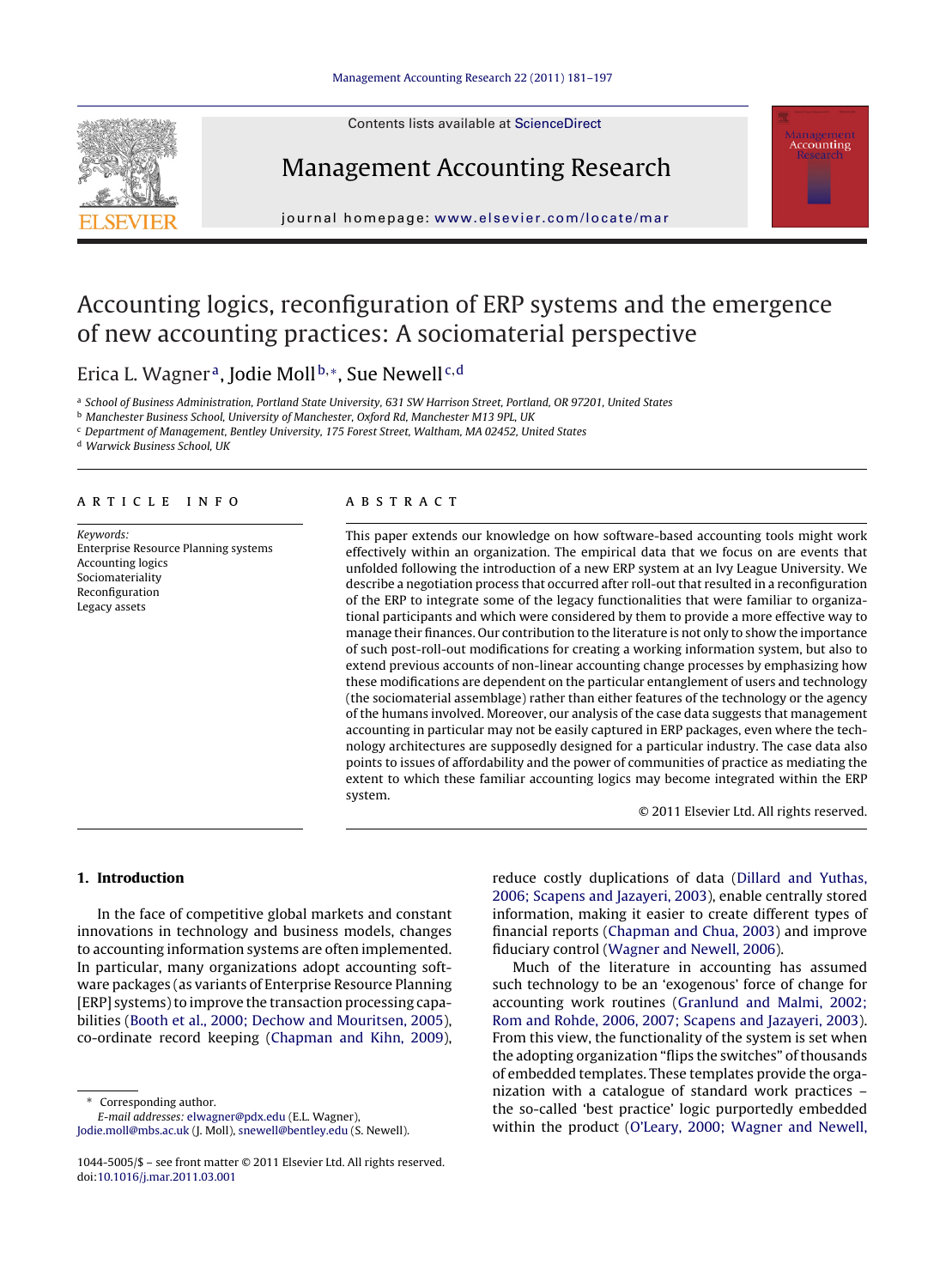[2004;](#page--1-0) [Wagner](#page--1-0) et [al.,](#page--1-0) [2006;](#page--1-0) [Sia](#page--1-0) [and](#page--1-0) [Soh,](#page--1-0) [2007\).](#page--1-0) Once the configuration options are selected this will supposedly determine how accounting will be practiced. However, technology alone cannot force practice change, especially when the 'best practice' design logic is misaligned with the legacy practice logics. Where such incompatibility exists resistance is often encountered ([Berente](#page--1-0) et [al.,](#page--1-0) [2007\).](#page--1-0) These kinds of problems are prominent in relation to the implementation of ERP systems because their integrated nature means that the work processes of different groups and departments become more tightly coupled than was often the case in the legacy system environment when each department/function had its own stand-alone IT system.

Research shows that often organizations only realize the incompatibility in practice logics once the configured system is rolled-out and users find that they can no longer carry out their legacy work practices and so begin to resist [\(Wagner](#page--1-0) et [al.,](#page--1-0) [2010;](#page--1-0) [Leonardi](#page--1-0) [and](#page--1-0) [Barley,](#page--1-0) [2008\).](#page--1-0) This leads many organizations into a prolonged period of negotiation and may result in substantial customizations to the ERP [\(Wagner](#page--1-0) [and](#page--1-0) [Newell,](#page--1-0) [2006\)](#page--1-0) or other adaptations, despite this practice being discouraged by vendors and traditional systems development theories (Boudreau and Robey, [2005;](#page--1-0) [Berente](#page--1-0) [et](#page--1-0) [al.,](#page--1-0) [2007,](#page--1-0) [2008;](#page--1-0) [van](#page--1-0) [Fenema](#page--1-0) et [al.,](#page--1-0) [2007\).](#page--1-0) For instance, prior field studies [\(Malmi,](#page--1-0) [2001;](#page--1-0) [Granlund](#page--1-0) [and](#page--1-0) [Malmi,](#page--1-0) [2002\)](#page--1-0) have demonstrated that as ERP implementation projects unfold, and there is realization that the system is unable to cope with the accounting demands, organizations are prone to developing separate spreadsheet solutions or specialised software such as Cognos that can provide more flexible analysis of the accounts. These studies have shown that specialized software used to capture the specifications required of advanced management accounting techniques, such as the balanced scorecard and activity based costing, may over time be added to ERP-type technologies. That ERP systems might require such modification has led several scholars to be critical of using them for management accounting purposes arguing they are too complex for this type of architecture (see [Rom](#page--1-0) [and](#page--1-0) [Rohde,](#page--1-0) [2007,](#page--1-0) p. 50). They suggest that ERP systems be viewed as transactional management systems that are not designed for strategic level management. Furthermore, stand-alone software systems, which can provide a more user-friendly and flexible basis for analysis and reporting and more ad hoc management accounting practices, may provide a less risky and more cost effective alternative [\(Rom](#page--1-0) [and](#page--1-0) [Rohde,](#page--1-0) [2006;](#page--1-0) [Hyvönen,](#page--1-0) [2003\).](#page--1-0) But, evidence from scholars such as [Chapman](#page--1-0) [and](#page--1-0) [Kihn](#page--1-0) [\(2009\)](#page--1-0) suggest that managers can be satisfied with systems that possess high levels of integration even where they do not lead directly to improvements in performance. In keeping with the later cadre of research, we extend knowledge related to how ERP technologies are made to work as systems [\(Chapman,](#page--1-0) [2005\)](#page--1-0) through a nonlinear process of change ([Quattrone](#page--1-0) [and](#page--1-0) [Hopper,](#page--1-0) [2001\).](#page--1-0) We provide an analysis of a case that shows how ERP systems can be reconfigured to incorporate legacy practices and satisfy the flexibility (i.e. precision and frequency) demanded of managerial accounting. In doing this, we demonstrate not only the importance of post-roll-out modifications for creating a working information system, but also emphasize how these modifications are dependent on the particular entanglement of users and technology (the sociomaterial assemblage). In adopting this perspective, we seek to go beyond realist accounts that focus on the features of the technology determining structures or social constructionist accounts that emphasize the agency of the humans involved ([Leonardi](#page--1-0) [and](#page--1-0) [Barley,](#page--1-0) [2010\).](#page--1-0)We identify how contexts of use will differ in terms of the types and scope of modification that are made in the post-roll-out phase and thereby extend the literature on accounting change as non-linear and relational in nature (in particular, [Andon](#page--1-0) et [al.,](#page--1-0) [2007;](#page--1-0) [Dechow](#page--1-0) [and](#page--1-0) [Mouritsen,](#page--1-0) [2005;](#page--1-0) [Quattrone](#page--1-0) [and](#page--1-0) [Hopper,](#page--1-0) [2006\).](#page--1-0)

In this paper then, we do not reject the potential usefulness of an ERP system for management accounting but rather argue that the value of any information system, whether it be integrated or standalone, can only be understood by focusing on how accounting, IT and its users are entangled to produce managerial accounting practice. With this in mind we focus on two research questions: (1) what and how are accounting logics encoded within ERP systems? and (2) how, in the process of users interacting with the ERP and retrieving information, do new accounting practices emerge and does the system become reconfigured to support them? These questions allow us to consider how the logics underpinning practice are sensitive to local circumstances and cannot be fully specified in any "strongly determinant way" [\(Suchman,](#page--1-0) [2007,](#page--1-0) p. 53) even though ERP-architectures inscribe, in their vanilla-state, particular ideals about practice, i.e., particular practice logics.

We explore the questions by examining the postimplementation negotiations of a troubled ERP project in an Ivy League university. The project was at risk of being abandoned because of the practice logics that were initially configured into its grant accounting module. The ERP was configured to support the financial accounting needs of the central administrative function composed of professional accountants. However, the integrated nature of ERP meant that these system architectures were not sufficiently flexible for enabling faculty to manage their research project budgets in their preferred ways. We thus identify how the ERP-system was customized to enable the university (hereafter 'Ivy') to accommodate the practices of both the financial accounting centre and the faculty managing their project budgets.

The remainder of the paper is structured in 4 sections. In Section [2](#page--1-0) we discuss the key concepts which inform the sociomateriality lens, enabling us to "see in the data" the process of negotiation that occurred within the case of a university in the post-implementation phase of their ERP project, ultimately resulting in that system drifting to eventually support some legacy-type practices even though initially these were explicitly excluded. Section [3](#page--1-0) outlines our research methods. Section [4](#page--1-0) presents the case description and analyzes two grant accounting practices and the negotiation process that ensued at go-live. In Section [5](#page--1-0) we discuss the meaning and implications of our analysis for implementing enterprise-wide accounting functionality within organizations. The paper concludes with suggestions for future research.